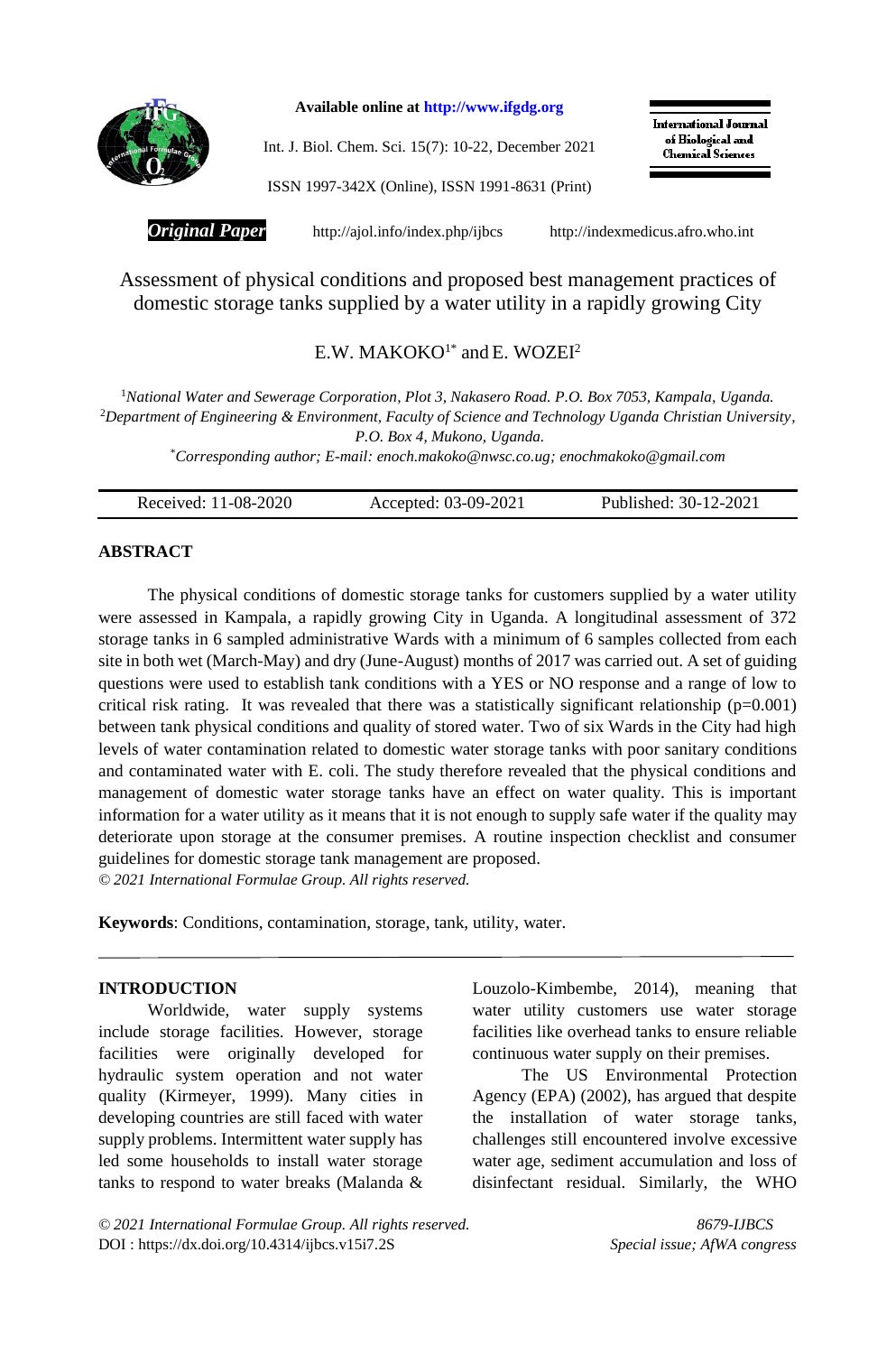(2017), reported that unsafe water for consumption still exists in storage facilities in the various parts of the world.

The cause of unsafe water in storage facilities has been majorly due to the deficiency in monitoring and management. A study by Craun et al. (2002) in the United States of America (USA) showed that one of the major causes of unsafe water, during water borne disease outbreaks, was distribution system infrastructure deficiencies. Another similar study by Clark et al. (1996), in Gideon, Missouri, documented that a *Salmonella typhimurium* outbreak was due to birds' droppings contamination of a municipal water storage tank. In developing countries, drinking water contaminations are most often due to deteriorated water distribution and storage infrastructure (Chalchisa, Megersa and Beyene, 2017).

According to the Ministry of Water and Environment (MWE) Sector Performance Report 2017, only 72% of this infrastructure is managed in urban Uganda (MWE, 2017). Studies have revealed that water storage tanks have their own impact on quality of water if not properly managed in hygienic ways such as routine cleaning and covering of openings (EPA, 2002; Levy et al., 2008; Schafer and Mihelcic, 2012; Chalchisa et al., 2017). Akuffo et al. (2013) and McLarnan (2017) reported the re-growth of bacteria in water stored during a short or long periods. The bacteria re-growth is especially as a result of high temperatures and low disinfectant residual. For instance, Akuffo et al. (2013) recorded up to 250 CFU/100 mL of FC from water storage tanks in Ghana.

Kampala city in Uganda, a rapidly growing City in the developing world is also faced with the challenge of water quality. Recently, there was an outbreak of typhoid fever in Kampala city (WHO, 2015). The outbreak was linked to the compromised water quality due to reasons including intrusion of contaminants into premise plumbing, mixing of distribution system water with groundwater, or contamination of water during storage in tanks (Murphy et al., 2017).

Cross-contamination in the distribution system and unsafe storage are some of the major sources of water borne diseases (WHO,

2011), but they are mostly overlooked by water professionals. Additionally, most of the storage facilities used in Uganda for domestic water storage are usually located in sites such as roof tops, ceilings, overhead stands and underground. This makes their monitoring, inspection, and maintenance difficult.

Furthermore, it has been reported by EPA (2002) that sanitary conditions such as the presence of sediments, biological growth, and floatable debris/insects in the tank, rodent or bird activity on and around the tank can compromise the quality of water. As such, the quality of water in these storage facilities is questionable since the water utility (National Water and Sewerage Corporation (NWSC)) mandate does not involve monitoring customer's water storage tanks (Water Act, 2000).

In 2015, like in other previous years, NWSC received numerous complaints about contaminated water from its customers, especially those who had domestic storage tanks in Kampala. Over 80% of the water quality complaints raised were of water from storage tanks (NWSC, 2015a). It is therefore important to assess the water quality, tank conditions and contamination levels of domestic water storage tanks of a water utility in a rapidly growing city in the developing world. The study therefore assessed the contamination levels and suggested the best management practices of domestic water storage tanks for NWSC Customers in the Central division of Kampala city.

# **MATERIALS AND METHODS Study area**

The study was conducted in Kampala District, Kampala capital city, in the Central Division. According to MCHG (2004), Kampala is the Capital city of Uganda that is located in the central region of the country and covers a surface area of 195 square kilometres (Figure 1). The city consists of five Divisions; Central, Kawempe, Makindye, Lubaga and Nakawa.

#### **Study design**

A longitudinal assessment of water quality among 372 storage tanks/households in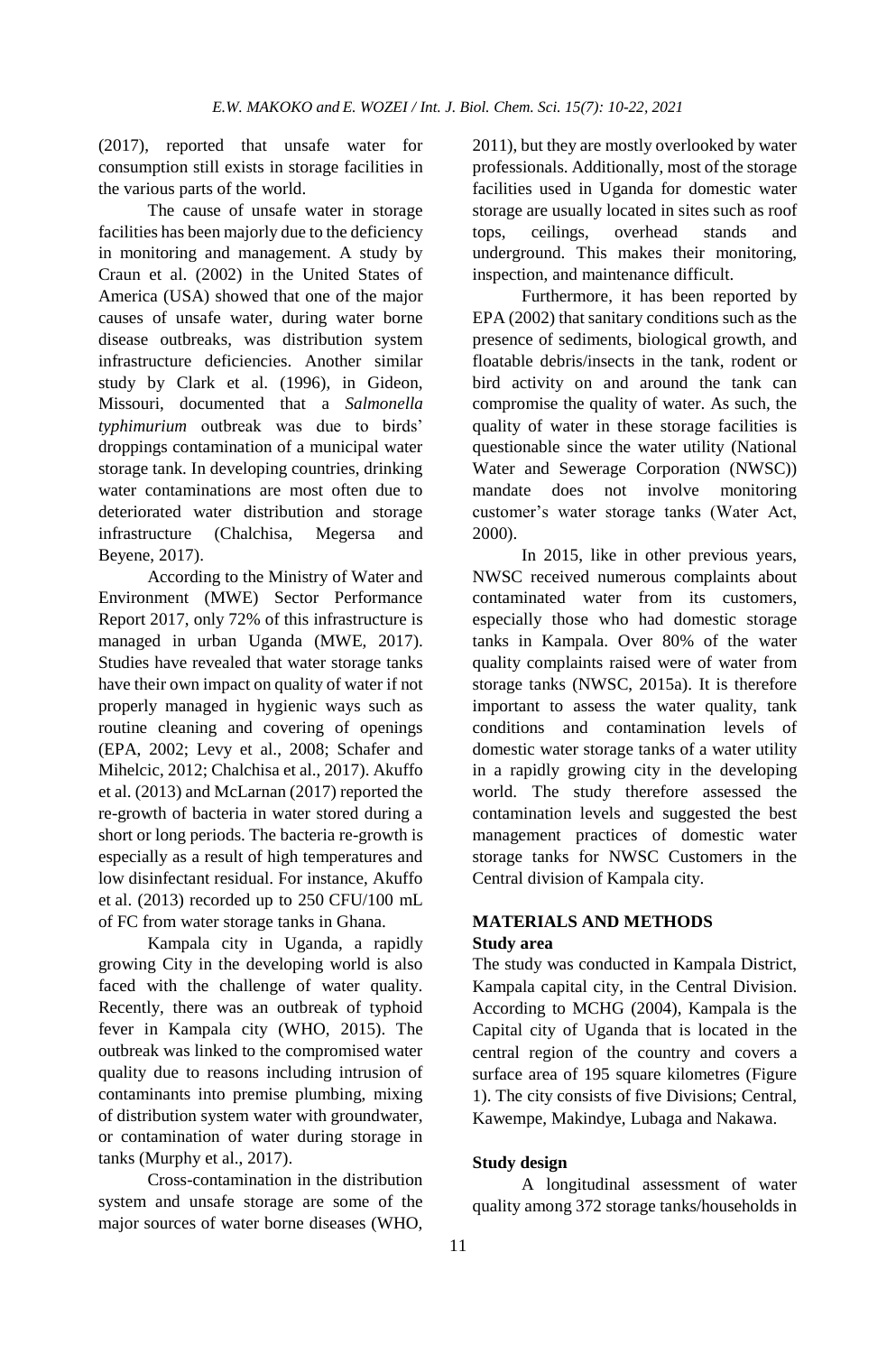6 sampled Wards in Kampala District was conducted between March and August 2017. A minimum of 6 samples were collected from each site in both wet (March-May) and dry (June-August) months (UNMA, 2016; World Bank, 2016). Sampling was done weekly, with an average of 17 samples picked each day until 62 samples were obtained from each Ward every month for the dry and wet seasons. March, April and May (18-28 °C; 130-175 mm rainfall) were considered as wet months and June, July and August (16-25  $\degree$ C; 46-86 mm rainfall) as dry months (UNMA, 2016; World Bank, 2016). This was in order to monitor the impacts due to a change in season on the water in storage tanks.

#### **Population and sampling techniques**

The study was conducted in the six Wards of the Central Division of Kampala City, Uganda. Kampala City, a rapidly growing city in a developing country was a good representative of any city in the world (Kulabako et al., 2010). The Central Division (Figure 2) comprises of Central Business District commercial areas, up-scale residential areas, and slums, a combination that is common with most developing country cities in the world. The Central Division also had the most number of NWSC customers with water connections, and had registered the most complaints about questionable quality of water at their premises (NWSC, 2015c; NWSC, 2016). As at June 2016, the Central Division had the highest number (2,570 or 28%) of the water connections in Kampala City. 69% (1,897) of the Central Division connections had domestic water storage tanks (NWSC, 2016).

A preliminary study was conducted to identify buildings/NWSC customers that had a domestic water storage tank of more than two years old in use in each Ward. This period was assumed to be adequate for tank conditions to cause water deterioration, if any, in the storage tanks. Only NWSC customer tanks were considered.

Krejcie and Morgan tables for sample size determination was used to determine the sample size (Krejcie and Morgan, 1970) with p  $= 0.05$ ; where the probability of committing type I error is less than 5% or  $p \le 0.05$ . There were 1,897 NWSC customer connections in the study area, but the 11,856 water connections in Kampala City Centre were taken as the population size (N), giving 372 connections as the sample size (S) from Krejcie and Morgan tables (320 plus 50 additional connections as a factor of safety). Cluster random sampling was used where the whole geographical population was divided into clusters (Wards). A random sample from each cluster of 62 NWSC customers was performed (Wilson, 2010). This was according to whether the customer had a water storage tank, accessibility and willingness to participate. This sample size was considered statistically significant and representative of NWSC customers in the study area and useful in drawing correct conclusions (Krejcie and Morgan, 1970). At a confidence level of 95% with an error of 0.05, the sample size gave valid and reliable results for a generalized population.

## **Study Variables**

The study considered the following variables (Table 1).

# **Data collection**

## *Water quality*

All samples were tested for physical, chemical and bacteriological properties. Each tank was assessed for various characteristics (tank type, location, age, cleaning frequency in a year, either its covered, cracked or leaking, presence of birds' faecal matter, algal growth and rusty or sludge). This was to determine whether the various characteristics of the tanks had an effect on water quality based on the drinking water Standards (Uganda Standards, 2014) and Guidelines (WHO, 2017). 250 mL Pyrex glass bottles were used for samples of bacteriological parameters and 200 mL plastic bottles were for physicochemical parameters. All containers were prepared as outlined in the NWSC Standard Operating Procedures (NWSC, 2015b).

Sampling, and transportation of samples, was done in accordance with the recommended protocols as outlined by Standard Methods for the Examination of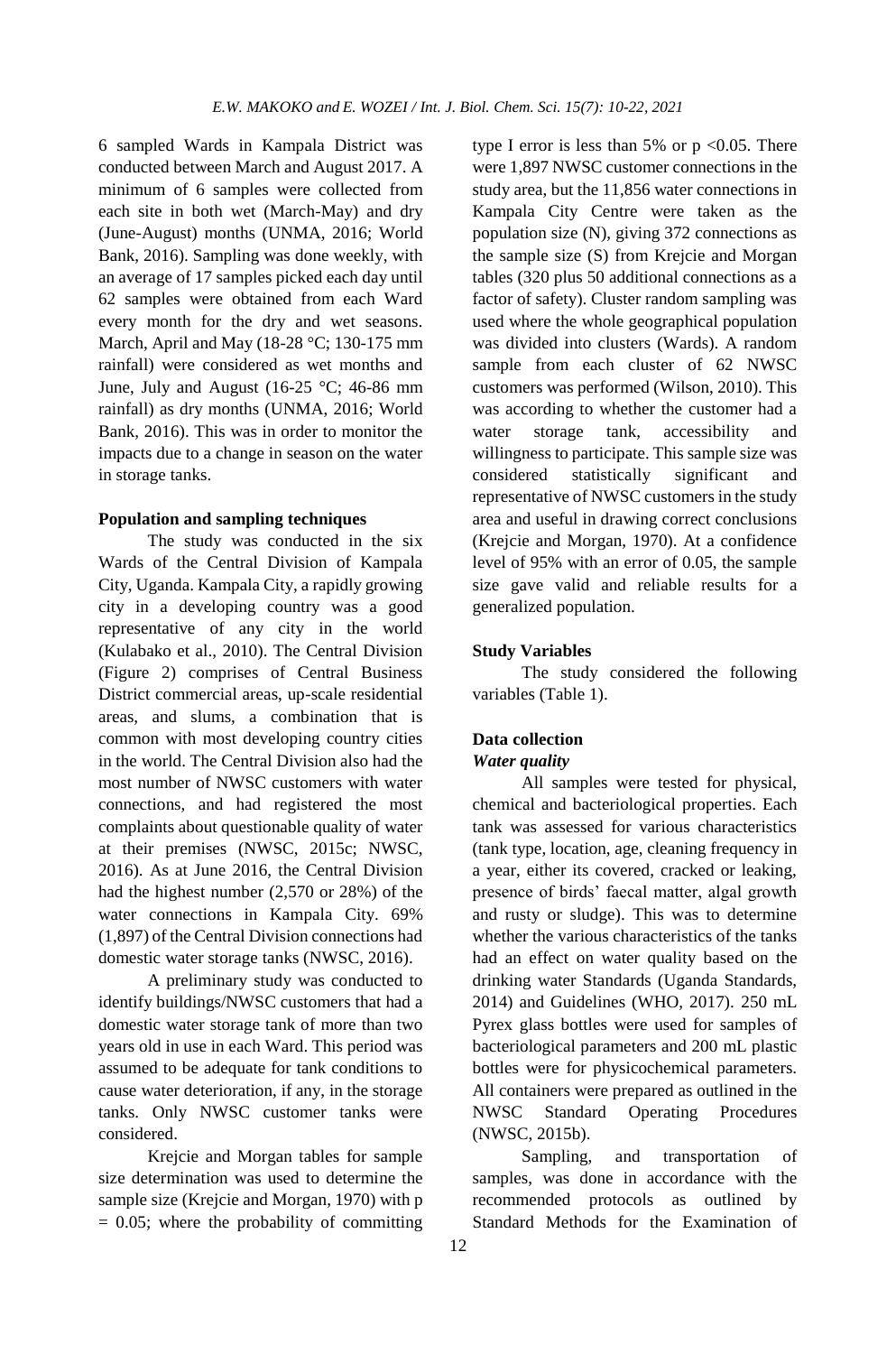Water and Wastewater by APHA (2017). Samples were picked from the water storage tanks using a previously sterilized deep sampler. A reference sample of Inflow water from NWSC was also picked alongside (this was not done consistently, but the monthly NWSC water quality results for a study period have been compared to the study findings for statistical comparisons –Table 2). Turbidity, pH, temperature, free and total chlorine were measured onsite as they could change during transportation.

The laboratory experimental work involved determination of physical, chemical and bacteriological parameters of water samples using methods described in the APHA, AWWA and WEF joint publication, "Standard Methods for the Examination of Water and Wastewater" (APHA, 2017).

Turbidity was measured using a handheld turbidimeter (HACH 2100Q with  $\pm$ 2% of reading plus stray light accuracy), while Free and Total Chlorine were determined using a pocket colorimeter (HACH, Pocket Colorimeter<sup>™</sup> II with  $\pm$  2 nm wavelength accuracy), DPD and 1% Potassium Iodide (KI) solution respectively. Electrical Conductivity (EC), Temperature and pH were measured using a multi-meter probe (HACH, HQ30D Portable Meter with 0.5  $\mu$ S/cm,  $\pm$ 0.3 °C and 0.002 pH accuracies respectively). Faecal and Total Coliform counts of the water were determined by membrane filtration with sodium lauryl sulphate broth technique with 47mm diameter, 0.45μm pore size cellulose ester membrane filters incubated at 44 °C and 37 °C for 18 hours for Faecal and Total Coliforms respectively, and results were reported as CFU/100mL (NWSC, 2015b; Rice et al., 2017). For determining the presence of *E. coli* bacteria, *E. coli* agar was used and the same procedure as above was followed with incubation at 37 °C for 18 hours (NWSC, 2015b; Rice et al., 2017).

# *Association between tank conditions and water quality*

A sanitary survey was conducted on each domestic water storage tank to ascertain its physical condition. Seven guiding questions

were used to assess sanitary conditions, each carried a maximum risk effect weight of 10.

A *chi*-square test of independence was used to assess the degree of association between study variables while the factors associated with poor quality of water were analysed using multivariate logistic regression model. A p-value of less than 0.05 was considered to be statistically significant in this study.

# *Data collection instruments*

A Data Collection Sheet (DCS) was used to gather information such as; sample point Code, Division, Ward, GPS coordinates and weather conditions, time of sampling, physical, chemical and bacteriological parameters of the water sample.

A Sanitary Inspection Form (SIF) was used to gather information about cleaning frequency, tank age, tank material, and location of the domestic water storage tanks. The SIF also captured the tank conditions of the storage tanks such as; the presence of sediments, biological growth, floatable debris and insects in the tank, rodent or bird activity on and around the tank. For each domestic water storage tank, a set of guiding questions were used to establish tank conditions with a YES and NO response.

# *Quality/error control*

The pre-test of data collection tools on tank conditions was done on a small number of respondents (6 samples from each Ward) for the establishing accuracy of questions and responses, clarity and ease of comprehension, redundancies, omissions and feasibility of implementation. The results of the pre-test helped to refine the data collection instruments to establish their validity and reliability in gathering required information.

# *Data analysis*

All data analyses were done in STATA software version 13.0 (StataCorp, 2013), and ArcGIS software version 10.2.1 was used in geostatistical analysis (ESRI, 2014).

Data was analysed using the Statistics and Data (STATA) analysis package to determine frequencies, percentages, and the relationships between the various variables. The gathered data was coded into themes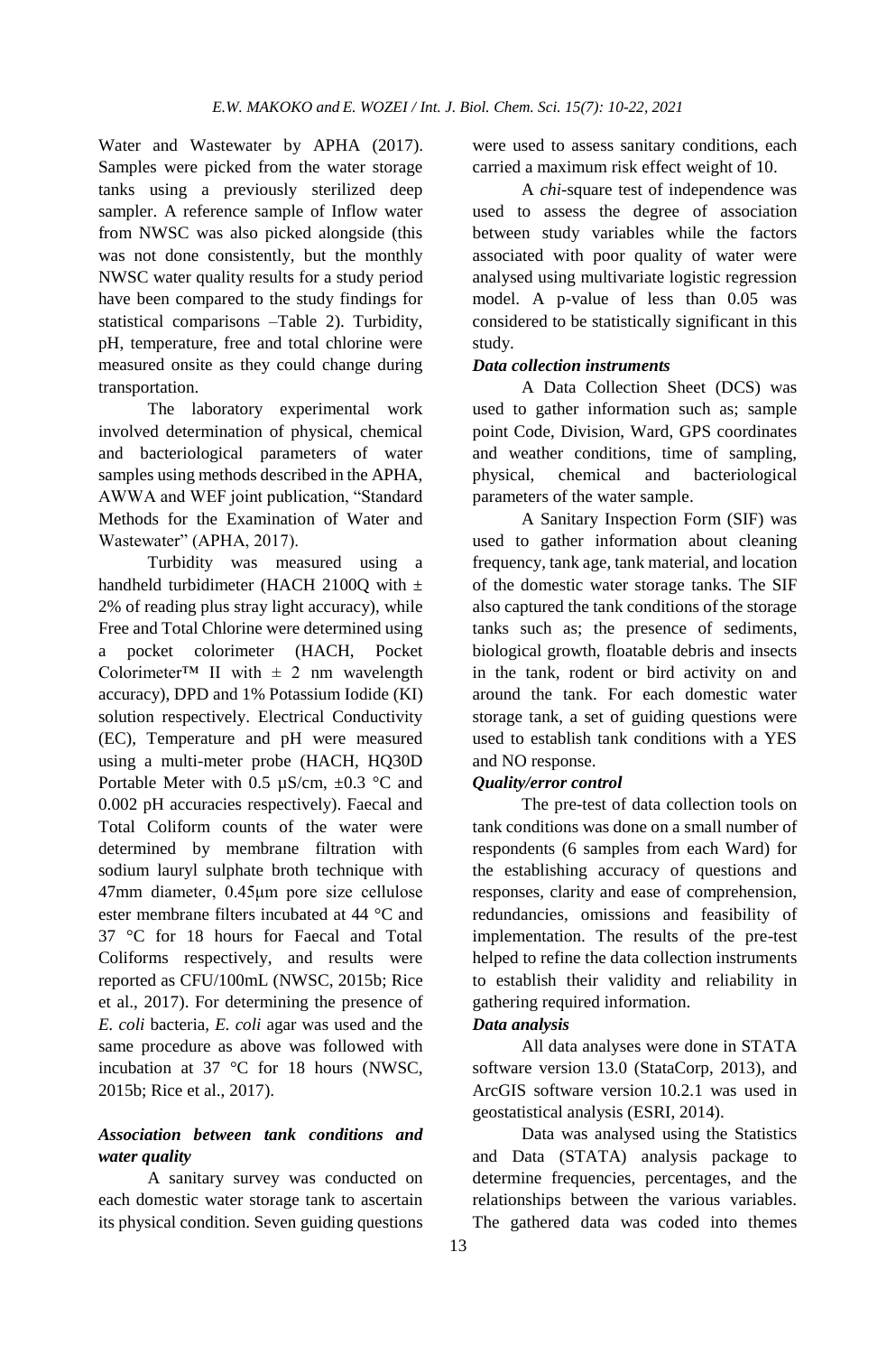before analysis and discussion of the content. A causal analysis concerned with how one variable affects changes in another variable (Kothari, 2004), was used to determine how tank conditions affected water quality in the domestic water storage tanks, one of the research questions. A *chi*-square test of independence was then carried out to assess the degree of association between these variables. Data for electrical conductivity, temperature and total chlorine were not included for

analysis as they all met the WHO Guidelines (2017) and Uganda Standards (2014) for drinking water.

## **Ethical considerations**

Permission to conduct research was given by NWSC. Special codes were used to anonymize identity of customers for confidentiality purposes. Customers provided informed consent and their anonymity was observed according to Cohen et al. (2011).



showing location of Divisions.

**Figure 1:** Map of the Study Area in Uganda showing location of Divisions.



**Figure 2:** Map of the Study Area in Central Division. Source: Adapted from NWSC (2017).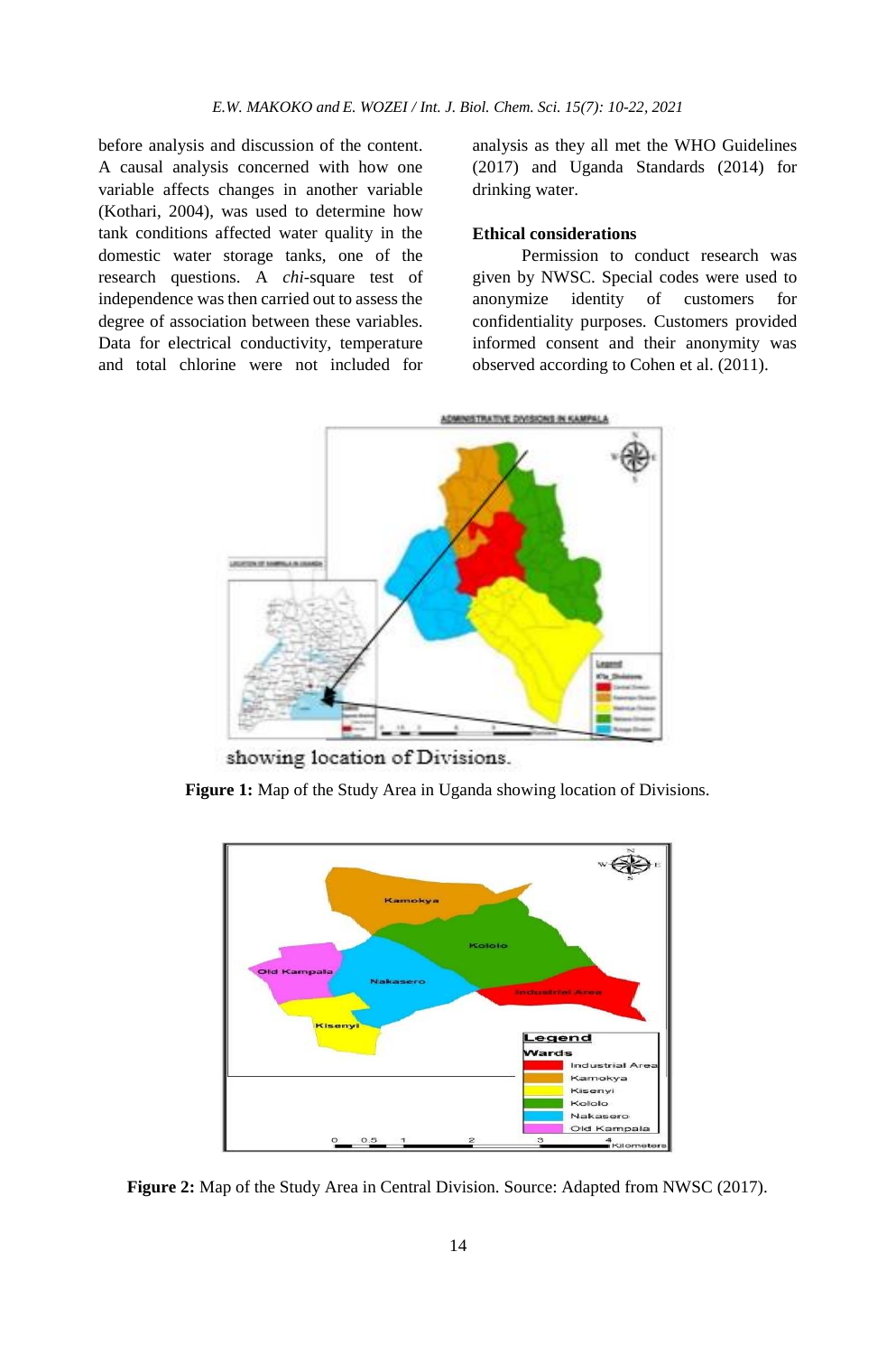| <b>Variables</b>                 | <b>Measurement</b> (Unit)                      | <b>Indicator (Howard and Bartram, 2003;</b><br>Uganda Standards (US), 2014; WHO, 2017) |
|----------------------------------|------------------------------------------------|----------------------------------------------------------------------------------------|
|                                  | Temperature $(^{\circ}C)$                      | <25                                                                                    |
|                                  | <b>Electrical Conductivity</b><br>$(\mu S/cm)$ | $\leq$ 1500                                                                            |
| Water                            | $pH (- -)$                                     | $6.5 - 8.5$                                                                            |
| <b>Quality</b><br>(Physical-     | Turbidity (NTU)                                | $\leq 5$                                                                               |
| Dependent<br>Chemical<br>and     | Free Chlorine (mg/L)                           | $\geq$ 0.2- $<$ 0.5                                                                    |
| Bacteriologi<br>cal              | Total Chlorine (mg/L)                          | $\leq 5$                                                                               |
| Parameters)                      | Total Coliforms (CFU/100mL)                    | $\mathbf{0}$                                                                           |
|                                  | <b>Faecal Coliforms</b><br>(CFU/100mL)         | $\mathbf{0}$                                                                           |
|                                  | Escherichia coli<br>(CFU/100mL)                | $\boldsymbol{0}$                                                                       |
|                                  | Tank Type                                      | Plastic/Concrete/Metallic                                                              |
| <b>Tank</b>                      | Algal growth (Presence)                        | Yes/No                                                                                 |
| Independent<br><b>Conditions</b> | Rusty (Presence)                               | Yes/No                                                                                 |
|                                  | Cleaning frequency in a year<br>(Number)       | $0 - 12$                                                                               |
|                                  | Covered (Presence of a lid)                    | Yes/No                                                                                 |
|                                  | Cracked Tank                                   | Yes/No                                                                                 |
|                                  | Age of Tank (Number in<br>years)               | $\geq$ 2                                                                               |
|                                  | Location of the Tank                           | Elevated/Ground/Underground                                                            |
|                                  | Birds' faecal matter (Presence)                | Yes/No                                                                                 |
| Intervening                      | Leaking (Presence)                             | Yes/No                                                                                 |
|                                  | Algal growth (Presence)                        | Yes/No                                                                                 |
|                                  | Rusty (Presence)                               | Yes/No                                                                                 |
|                                  | Inflow water from NWSC<br>pipeline             | Meets Uganda Standards and WHO Guidelines<br>for drinking water                        |
|                                  | Change in season (In a year)                   | Wet/Dry                                                                                |

**Table 1**:Study Variables.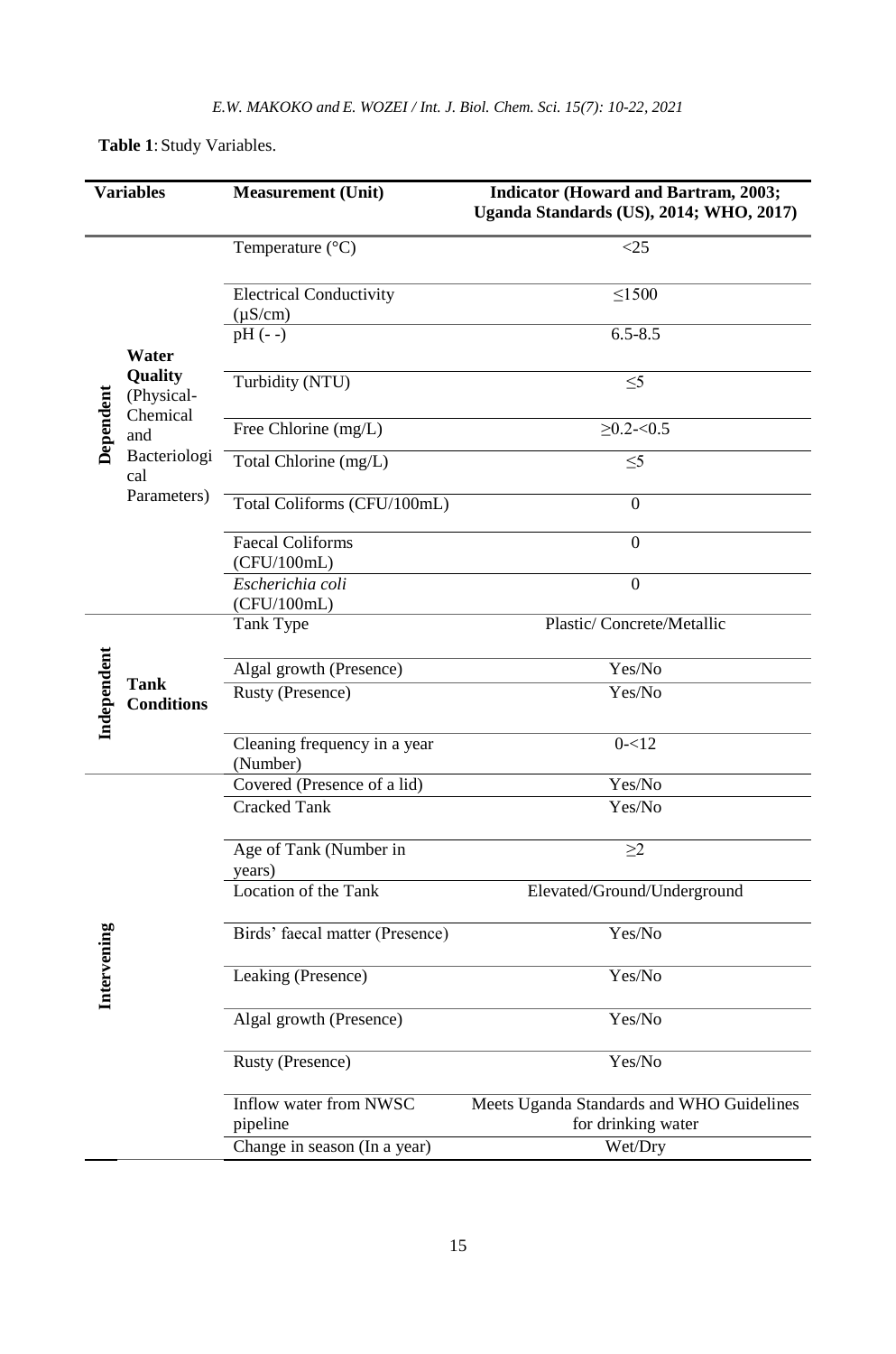| <b>Water Quality Conforms to</b> |                   |                |                    |                  |                  |           |
|----------------------------------|-------------------|----------------|--------------------|------------------|------------------|-----------|
|                                  |                   |                |                    |                  |                  |           |
| Sanitary Condition (n = 372)     |                   | Yes            |                    | N <sub>0</sub>   |                  | p - value |
|                                  |                   | <b>Number</b>  | $\frac{0}{0}$      | <b>Number</b>    | $\frac{0}{0}$    |           |
|                                  | Concrete          | 23             | 92                 | $\overline{2}$   | 8                | $0.001*$  |
| Type of tank                     | Metallic          | 8              | 44                 | 10               | 56               |           |
|                                  | Plastic           | 279            | 85                 | 50               | 15               |           |
| <b>Position of</b>               | Elevated          | 257            | 82                 | 55               | 18               | 0.279     |
| tank                             | Ground            | 32             | 84                 | 6                | 16               |           |
|                                  | Underground       | 21             | 94                 | $\mathbf{1}$     | 5                |           |
| Age of the                       | $0 - 5$           | 133            | 86                 | 21               | 14               | $0.019*$  |
| tank                             | $\overline{5-10}$ | 88             | 88                 | 12               | 12               |           |
|                                  | $>10$ years       | 89             | 75                 | 29               | 25               |           |
| <b>Cleaning</b>                  | Never             | 196            | 77                 | 60               | 23               | $0.001*$  |
|                                  | Once a year       | 102            | 98                 | $\overline{2}$   | $\overline{2}$   |           |
| frequency                        | More than<br>once | 12             | 10<br>$\mathbf{0}$ | $\boldsymbol{0}$ | $\boldsymbol{0}$ |           |
|                                  | No                | 306            | 85                 | 54               | 15               | $0.001*$  |
| <b>Cracked</b>                   | Yes               | $\overline{4}$ | 33                 | 8                | 67               |           |
| <b>Leaking</b>                   | N <sub>o</sub>    | 303            | 85                 | 52               | 15               | $0.001*$  |
|                                  | Yes               | 7              | 41                 | 10               | 59               |           |
| Covered                          | No                | $\overline{4}$ | 9                  | 39               | 91               | $0.001*$  |
|                                  | Yes               | 306            | 93                 | 23               | $\overline{7}$   |           |
| Presence of                      | No                | 238            | 97                 | $\overline{9}$   | 3                | $0.001*$  |
| algae                            | Yes               | 72             | 58                 | 53               | 42               |           |
| <b>Rust or</b>                   | No                | 122            | 97                 | $\overline{4}$   | 3                | $0.001*$  |
| <b>Sludge</b>                    | Yes               | 188            | 76                 | 58               | 24               |           |

**Table 2:** Water quality by tank condition of the domestic water storage tanks.

NB: \*Significant level, p<0.05. Conforms, Yes or No, to Standards (Uganda Standards, 2014) and Guidelines (WHO, 2017) for drinking water. Samples within the Wet months were considered in generating this composite variable.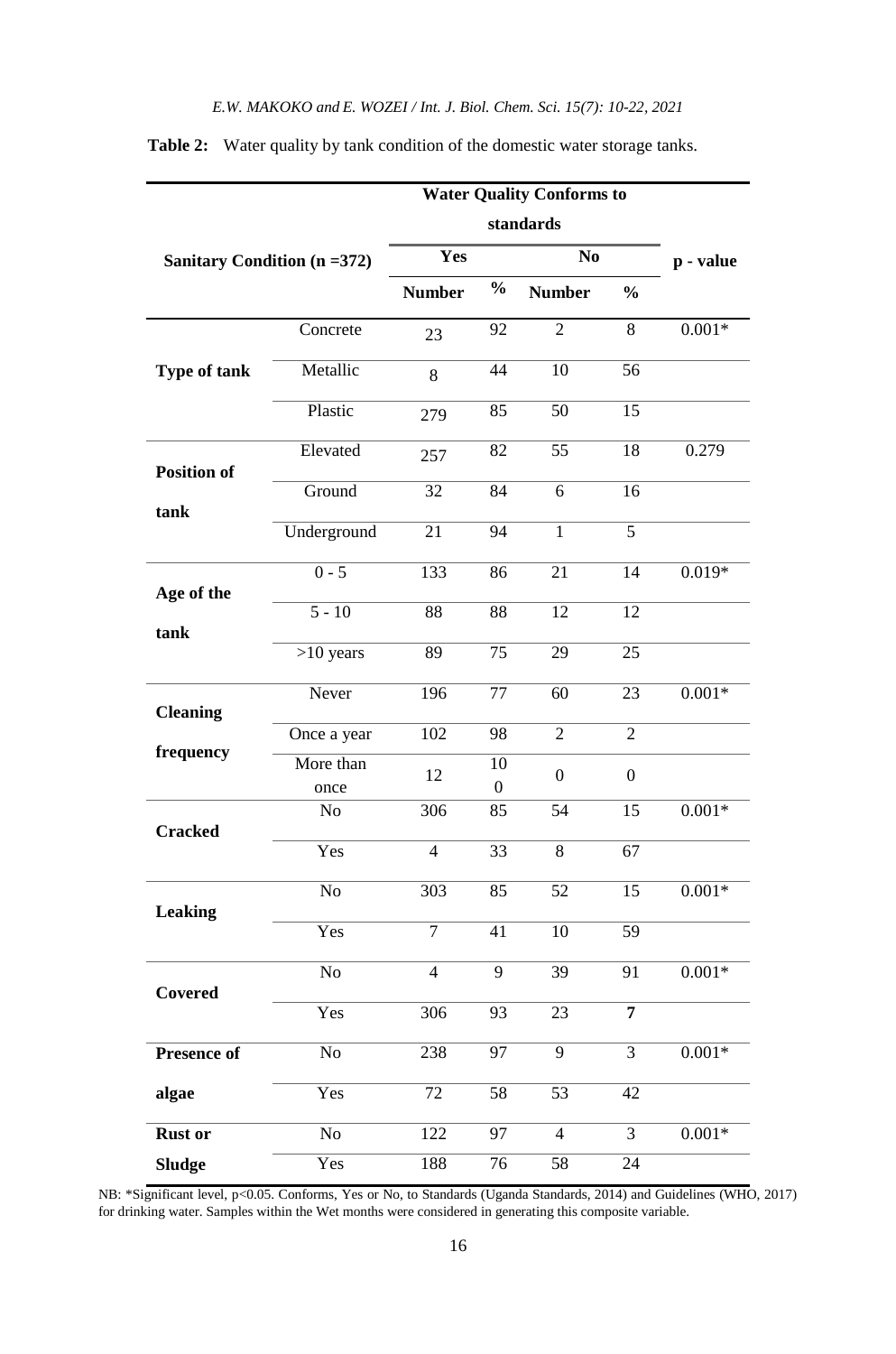# **RESULTS AND DISCUSSION**

In this study, a total of  $372$  (n=372) samples were picked, with 62 samples from each of the six Wards of commercial, planned residential settlements (Kololo, Nakasero, Old Kampala, Kamwokya) and those with unplanned, industrial settlement patterns (Kisenyi, Industrial Area).

# **Association between tank conditions and water quality**

## *Tank conditions of the storage tanks*

Study findings (Figure 3) revealed that most tanks were made of plastic (88%), elevated (84%), below 5 years old (41%) and not cleaned (69%). A similar study by Aish (2013) showed that plastic tanks are frequently used for domestic water storage. Plastic water tanks are perceived to be durable, safe, and cost-effective and easily available in a wide range of sizes. Most tanks are elevated because domestic water storage tanks are used to maintain the pressure and act as a reservoir during interruptions in supply (EPA, 2002).

The study findings revealed that most of the tanks had rust/sludge (66%), 3% were cracked, 5% were leaking and 12% were not covered while 34% of them had the presence of algal growth. This was a clear indicator that most tanks had not been often monitored and cleaned. WHO (2013) noted that poor handling and management of household water facilities contributed to the contamination of water.

# *Physical conditions of the water storage tanks and water quality*

The study showed that there is an influence of the tank material, presence of algae/ rust/sludge, cleaning frequency, cracked, leaking and uncovered tanks on water quality, whereas the age and position of the tank was not significant (p=0.019 and p=0.279 respectively) (Table 2). Tank characteristics and conditions are affected by the routine management of the tanks and not their age or positions confirming a similar study by Schafer and Mihelcic (2012).

Further, only 9 (3%) of the tanks without algae compared to 53 (42%) of those with algae had water with poor quality, not meeting the Uganda Standards (2014) and WHO Guidelines (2017) for drinking water (Table 2). There was a statistically significant association ( $p = 0.001$ ) between presence of algae and water quality. Bacteria re-growth is known to impact on disinfectant residual (Duer, 2016), thus the impact of algae on water quality. The study findings further indicated that there is a strong linkage between bacteriological water quality (total coliforms and *E. coli*) and water storage sanitation. This association was also established in a study by Lukubye and Andama (2017).

This study found out that 56% of metallic tanks, 8% of concrete tanks and 15% of plastic tanks had water not conforming to the Uganda Standards (2014) and WHO Guidelines (WHO, 2017) for drinking water. This may be due to the corrosive effect of chlorine on metallic tanks. The US Environmental Protection Agency (EPA, 2002), argues that maintaining water quality in storage facilities is a serious challenge due to factors such sediment accumulation and loss of disinfectant residual.

It was also established by this study that tanks that have never been cleaned 60 (23%) have the highest likelihood of having contaminated water  $(p = 0.001)$  because the accumulated sludge affects physical, chemical and bacteriological characteristics of water with an increase in turbidity levels, rapid depreciation of residual chlorine and a favourable breeding environment for algae (Moyo et al., 2004; Schafer and Mihelcic, 2012).

Additionally, 91% of uncovered tanks had water not had conforming to the expected standards (Uganda Standards, 2014) and WHO Guidelines (WHO, 2017) for drinking water. The uncovered tanks provided entry for foreign matter into the water such as birds' faeces that contributed organic matter. A similar study by Johnson et al. (2016) in Lalo Commune, Benin revealed that birds' droppings in water was a major contamination factor to potable water in storage tanks. This was also reported by Schafer and Mihelcic (2012) and Thompson et al. (2003) that cleaning frequency and presence of human or animal faeces were the main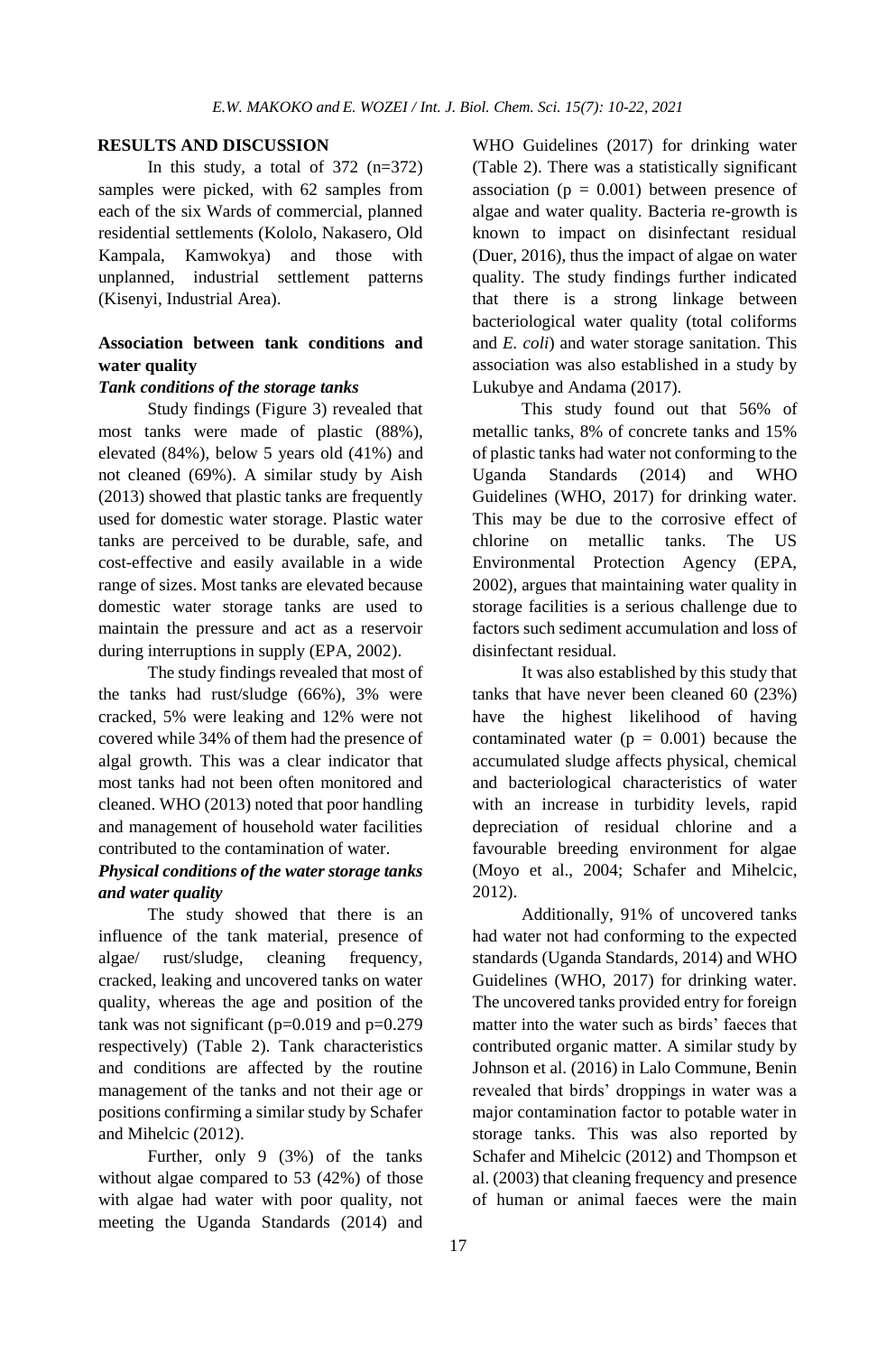contributing factors for compromised water quality.

# *Suggested consumer storage tank best management practices (BMPs)*

In order to ensure drinking water quality that meets the drinking water standards/guidelines at the consumer point, adequate and appropriate monitoring and maintenance of water storage facilities/tanks is required. Below are extracts of suggested tools and best management practices for proper customer storage tank management developed from the study observations and results.

# *Monitoring tools*

Tables 3, 4, 5 and 6 present the daily, weekly, monthly and quarterly duties respectively by owner, responsible person/technician**/**entity. *Inspection protocol*

Table 4 *present the inspection p*rotocol.

#### *Risk prediction checklist*

*Table 5 present the risk prediction* 

# *checklist.*

# *Study limitations*

It was not possible to view clearly inside every elevated storage tank which may have resulted in underreporting likely sanitary conditions of storage tanks.



**Figure 1:** Cleaning Frequency, Location, Material and Age of the Storage Tanks in percentages.

**Table 6:**Daily Duties (By Owner, Responsible Person).

| <b>DAILY CHECKLIST</b>                                       |     |                 |                |  |          |                                   |  |  |
|--------------------------------------------------------------|-----|-----------------|----------------|--|----------|-----------------------------------|--|--|
| Date:                                                        |     | <b>Response</b> |                |  | Possible | <b>Corrective Action Taken by</b> |  |  |
| <b>Check</b>                                                 |     |                 |                |  | Cause    | <b>Owner/Responsible Person</b>   |  |  |
| Is the tank overflowing?                                     | Yes |                 | No             |  |          |                                   |  |  |
| Is the tank leaking?                                         | Yes |                 | No             |  |          |                                   |  |  |
| Is water level within the required                           | Yes |                 | N <sub>o</sub> |  |          |                                   |  |  |
| range?                                                       |     |                 |                |  |          |                                   |  |  |
| Are the warning lights in normal $Yes$ No<br>operating mode? |     |                 |                |  |          |                                   |  |  |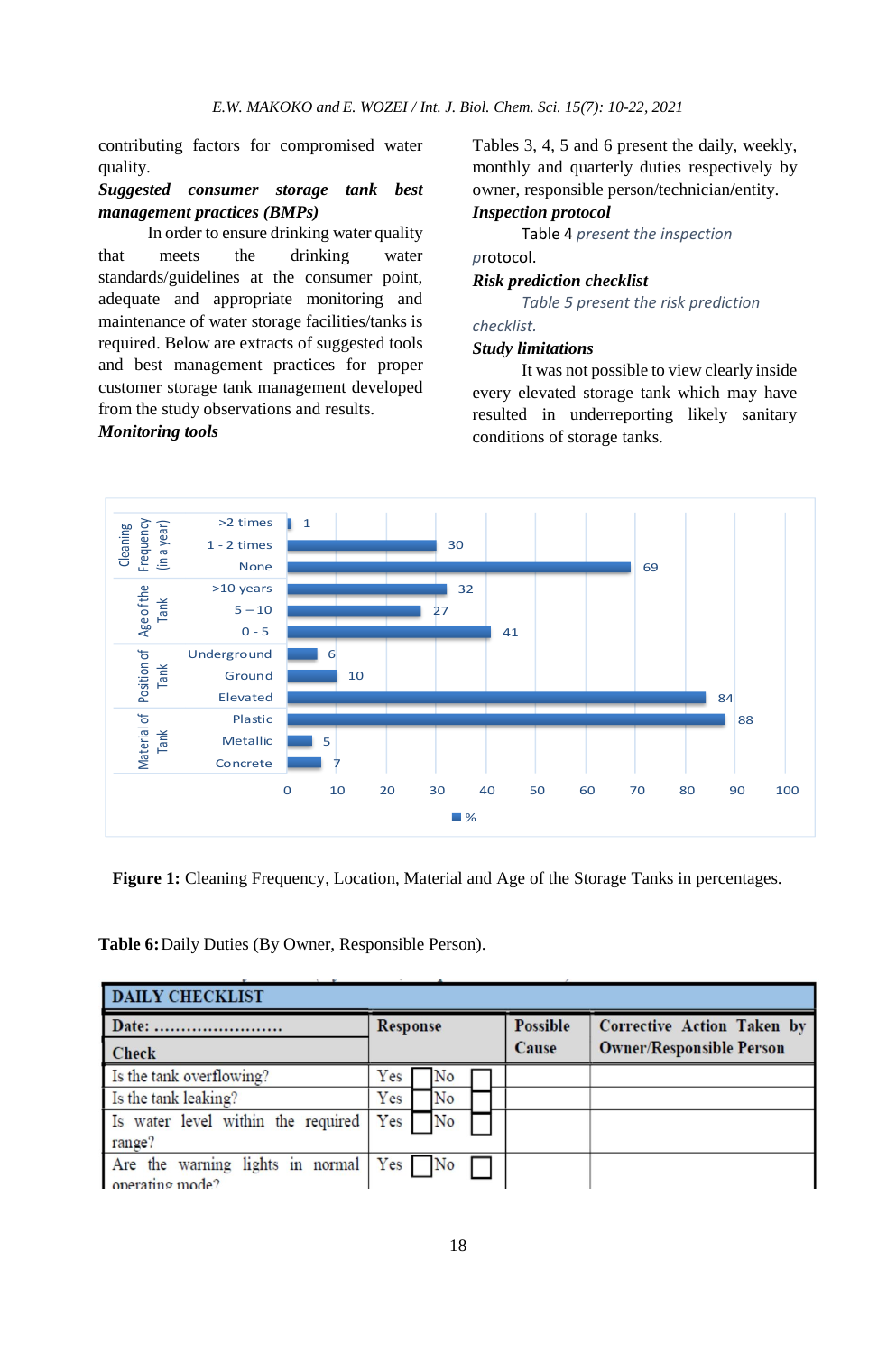**Table 7:** Weekly Duties (By Owner, Responsible Person/Technician).

|                | <b>WEEKLY CHECKLIST</b> |                         |                     |        |  |  |  |  |
|----------------|-------------------------|-------------------------|---------------------|--------|--|--|--|--|
| N <sub>0</sub> | <b>Defects Check</b>    | <b>Nature of defect</b> | <b>Repairs Done</b> | By Who |  |  |  |  |
|                |                         |                         |                     |        |  |  |  |  |
|                |                         |                         |                     |        |  |  |  |  |
|                |                         |                         |                     |        |  |  |  |  |
|                | <b>Comments:</b>        |                         |                     |        |  |  |  |  |

**Table 8:**Monthly Duties (By Owner, Responsible Person/Technician/Entity).

|   | <b>MONTHLY CHECKLIST</b><br>Date: |            |               |                           |                                       |                                 |  |  |  |  |
|---|-----------------------------------|------------|---------------|---------------------------|---------------------------------------|---------------------------------|--|--|--|--|
|   | <b>Water Quality Check</b>        |            |               |                           |                                       |                                 |  |  |  |  |
| # | Water<br>$(m^3)$                  | Level   No | of<br>samples | <b>Analysis</b><br>needed | <b>Parameters</b><br>for<br>analysis: | <b>Sample Analysis Lab Name</b> |  |  |  |  |
|   |                                   |            |               |                           | Bacteria (B)                          |                                 |  |  |  |  |
|   |                                   |            |               |                           |                                       | Certified for potable water     |  |  |  |  |

**Table 9:**Quarterly Duties (Owner, Technical/Responsible Person/Entity).

| <b>QUARTERLY INSPECTION REPORTING</b>     |  |                                                    |                          |                                |                               |                                          |            |
|-------------------------------------------|--|----------------------------------------------------|--------------------------|--------------------------------|-------------------------------|------------------------------------------|------------|
| By<br>Inspection<br>(Owner,               |  | Technical/Responsible<br><b>Inspection Date:</b>   |                          | .                              |                               |                                          |            |
|                                           |  |                                                    |                          |                                |                               |                                          |            |
| <b>Sanitary Inspection Checklist</b>      |  | Was<br>examination                                 |                          | <b>Inspection Results</b>      |                               |                                          |            |
|                                           |  | performed?                                         |                          | Unsanitary<br><b>Condition</b> |                               | <b>Corrective</b><br><b>Action Taken</b> |            |
| overflows) if they are properly screened. |  | Examine all tank openings (if any) such as vents,  | Yes [<br>7No             |                                | Yes <sub>1</sub><br><b>No</b> |                                          | Yes<br>IN0 |
| screens                                   |  | Examine for blockage or tears of vents and         | Yes [<br>No              |                                | Yes <sub>1</sub><br>No        |                                          | Yes<br>INO |
|                                           |  | Examine for any deterioration in the tank walls or | $ $ Yes $ $<br><b>No</b> |                                | Yes                           |                                          | Yes        |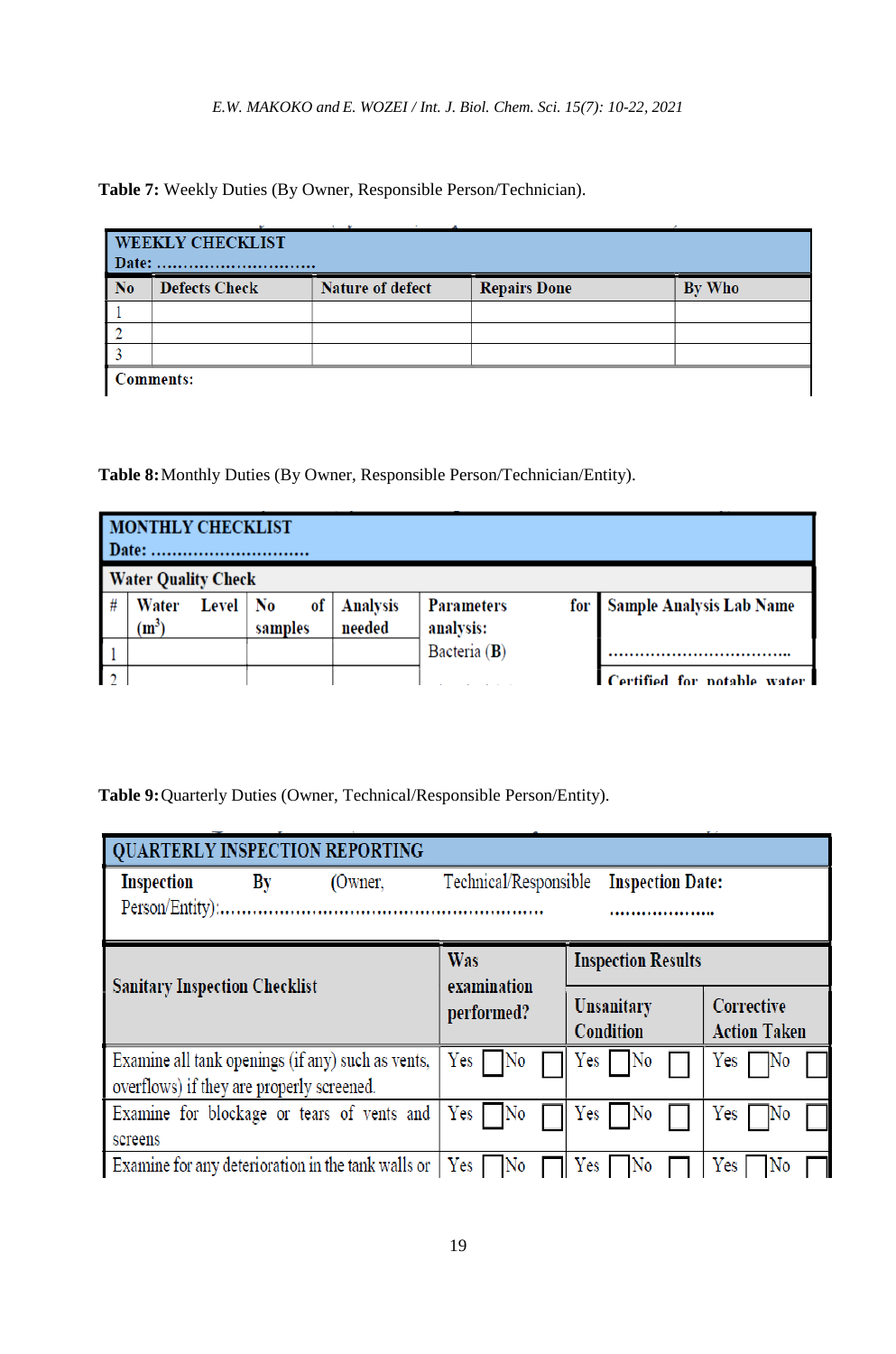**Table 10:** Inspection protocol.

| <b>GENERAL INFORMATION</b> |                   |                       |               |  |
|----------------------------|-------------------|-----------------------|---------------|--|
| Area:                      |                   |                       |               |  |
| <b>Contact Person:</b>     | Address:          |                       |               |  |
| Tank ID:                   |                   |                       |               |  |
| <b>Tank Location:</b>      |                   | <b>Tank Material:</b> |               |  |
| Tank Age:                  |                   |                       |               |  |
| <b>Building Occupancy:</b> |                   |                       |               |  |
| $\Box$ Multiple Dwelling   | $\Box$ Commercial | □ Mixed Use           | $\Box$ Other: |  |

| <b>INSPECTION REPORTING</b>                              |                                                 |                                             |  |
|----------------------------------------------------------|-------------------------------------------------|---------------------------------------------|--|
| Was a tank inspection performed?<br>$\Box$ Yes $\Box$ No | <b>Inspection By (Person, Entity/firm):</b><br> | <b>Inspection Date:</b><br>                 |  |
| <b>Sanitary Inspection</b>                               |                                                 | <b>Was examination   Inspection Results</b> |  |

**Table 11:** Risk prediction checklist.

| <b>GENERAL INFORMATION</b>                                |                           |       |
|-----------------------------------------------------------|---------------------------|-------|
| Area:                                                     |                           |       |
| Tank Name:                                                | Tank ID:                  |       |
| Tank Location: Tank Material:                             |                           |       |
| Tank Age:                                                 |                           |       |
| Proposed Checking Date:                                   | Actual Checking Date:     |       |
| Name of Person Checking:                                  | Title of Person Checking: |       |
| I certify that this information is complete and accurate: |                           | Date: |

| <b>OVERALL TANK CONDITION</b> |          |                   |
|-------------------------------|----------|-------------------|
| <b>Risk Check</b>             | Response | <b>Risk Score</b> |
| Is the tank covered?          | $Yes$ No |                   |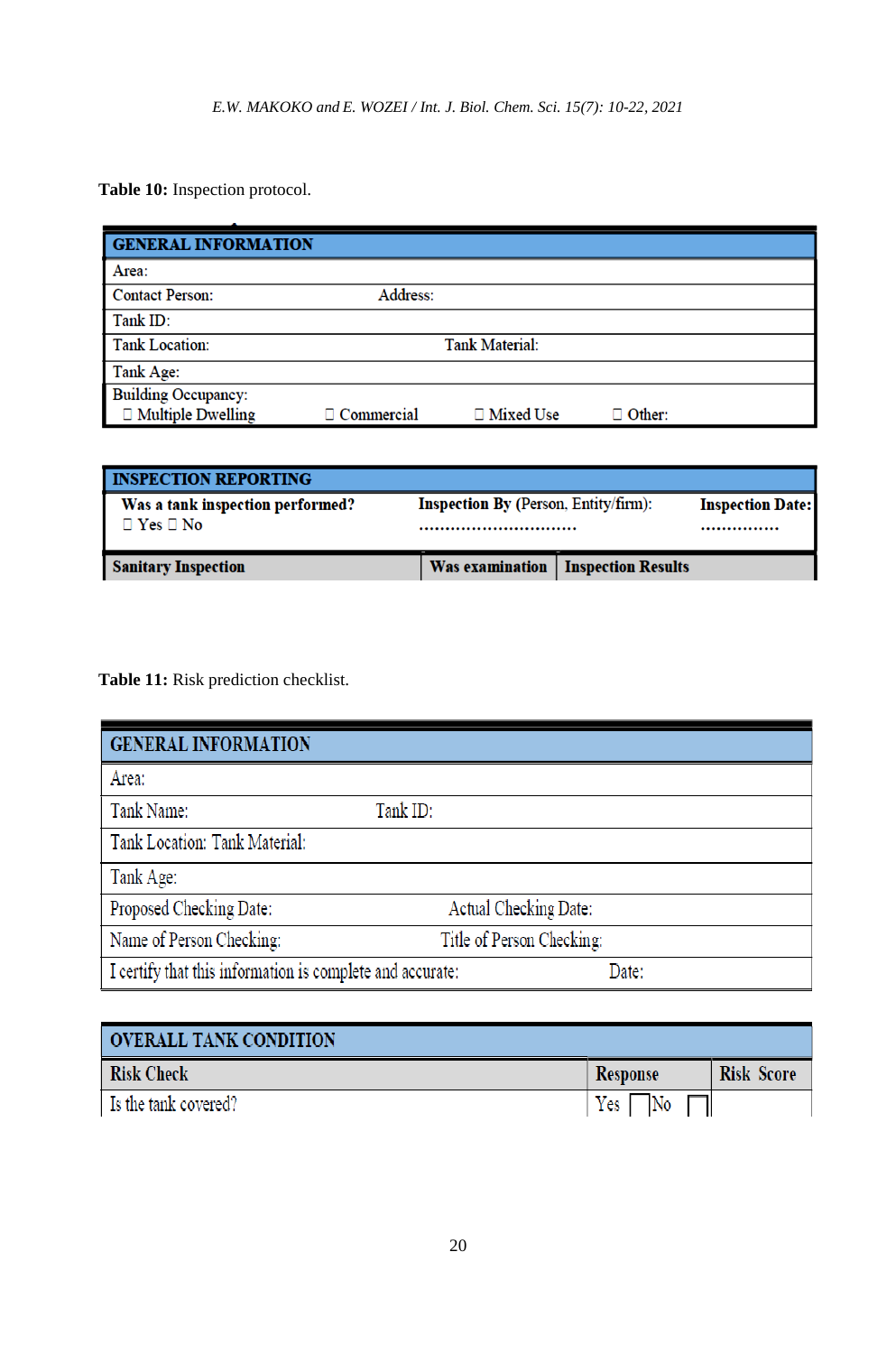## **Conclusion**

The study showed that most of the tanks in the study area were plastic (88%), elevated (84%), and below 5 years old (41%). 69% of the domestic water storage tanks were not cleaned, 3% of the tanks were cracked, 5% were leaking, 12% were not covered, 34% had algal growth, and 66% had rust or sludge. There was an impact  $(p=0.001)$  of tank conditions on water quality in domestic water storage tanks. Tanks cleaned more than once in a year had all (100%) their samples conforming to Uganda Standards and WHO Guidelines for drinking water. Properly managed tank conditions produced water of good quality. Wards with unplanned and industrial settlements had highest number of tanks with contaminated water levels. The study therefore established that tank conditions of domestic water storage tanks for Customers of a water utility had an effect on the water quality, causing it not to meet the required Uganda Standards and WHO Guidelines for drinking water under certain conditions. Hence, regular multi-level maintenance and routine water quality checks following proposed best management practices should be done.

# **COMPETING INTERESTS**

The authors declare that they have no competing interests.

# **AUTHORS' CONTRIBUTIONS**

All authors participated in the project design, data collection and data analysis. They produced and approved the final submitted manuscript.

## **REFERENCES**

- Aish AM. 2013. Drinking water quality assessment of the Middle Governorate in the Gaza Strip, Palestine. *Water Resources and Industry*, **4**: 13-20.
- Akuffo I, Cobbina SJ, Alhassan EH, Nkoom M. 2013. Assessment of the quality of water beforeand after storage in the Nyankpala community of the Tolon-Kumbungu District, Ghana. *International Journal of Science and Technology Research,* **2**(2): 2277–8616.
- APHA (American Public Health Association). 2017. *Standard Methods for the Examination of Water and Wastewater* (23rd ed). American Public Health Association: Washington, DC.
- Chalchisa D, Megersa M, Beyene A. 2017. Assessment of the quality of drinking water in storage tanks and its implication on the safety of urban water supply in developing countries. *Environmental Systems Research*, **6**(1): 1.
- Clark RM, Geldreich EE, Fox KR, Rice EW, Johnson CH, Goodrich JA, Barnick JA, Abdesaken F. 1996. Tracking a *Salmonella* serovar *Typhimurium*  outbreak in Gideon, Missouri: role of contaminant propagation modelling. *Journal of Water Supply Research and Technology- AQUA*, **45**: 171–183.
- Craun GF, Nwachuku N, Calderon RL, Craun MF. 2002. Outbreaks in drinking water systems, 1991-1998. *Journal of Environmental Health,* **65**(1): 16.
- Cohen L, Manion L, Morrison K. 2011. Surveys, longitudinal, cross-sectional and trend studies. In *Research Methods in Education (7th eds).* Routledge : Abingdon; 261-264.
- Duer MJ. 2016. *Water Storage Tanks: the Science of Mixing and Improving Water Quality*.
	- [http://www.processoline.com.au/content/](http://www.processoline.com.au/content/pro%20cess-control-systems/article/water-storage-tank-the-science-of-mixing-and-improving-water-quality-850228344) [pro cess-control-systems/article/water](http://www.processoline.com.au/content/pro%20cess-control-systems/article/water-storage-tank-the-science-of-mixing-and-improving-water-quality-850228344)[storage-tank-the-science-of-mixing-and](http://www.processoline.com.au/content/pro%20cess-control-systems/article/water-storage-tank-the-science-of-mixing-and-improving-water-quality-850228344)[improving-water-quality-850228344.](http://www.processoline.com.au/content/pro%20cess-control-systems/article/water-storage-tank-the-science-of-mixing-and-improving-water-quality-850228344)
- EPA. 2002. *Finished Water Storage Facilities.*  Environmental Protection Agency: Washington DC-United States.
- Kirmeyer GJ, Kirby L, Murphy BM, Noran PF, Martel KD, Lund TW, Anderson JL, Medhurst R. 1999. *Maintaining Water Quality in Finished Water Storage Facilities*. CO. AWWARF: Denver.
- Kothari CR. 2004. *Research Methodology:*  Methods and Techniques (2<sup>nd</sup> edn). New Age International (P) Ltd, Publishers: New Delhi.
- Krejcie RV, Morgan DW. 1970. Determining sample size for research activities.